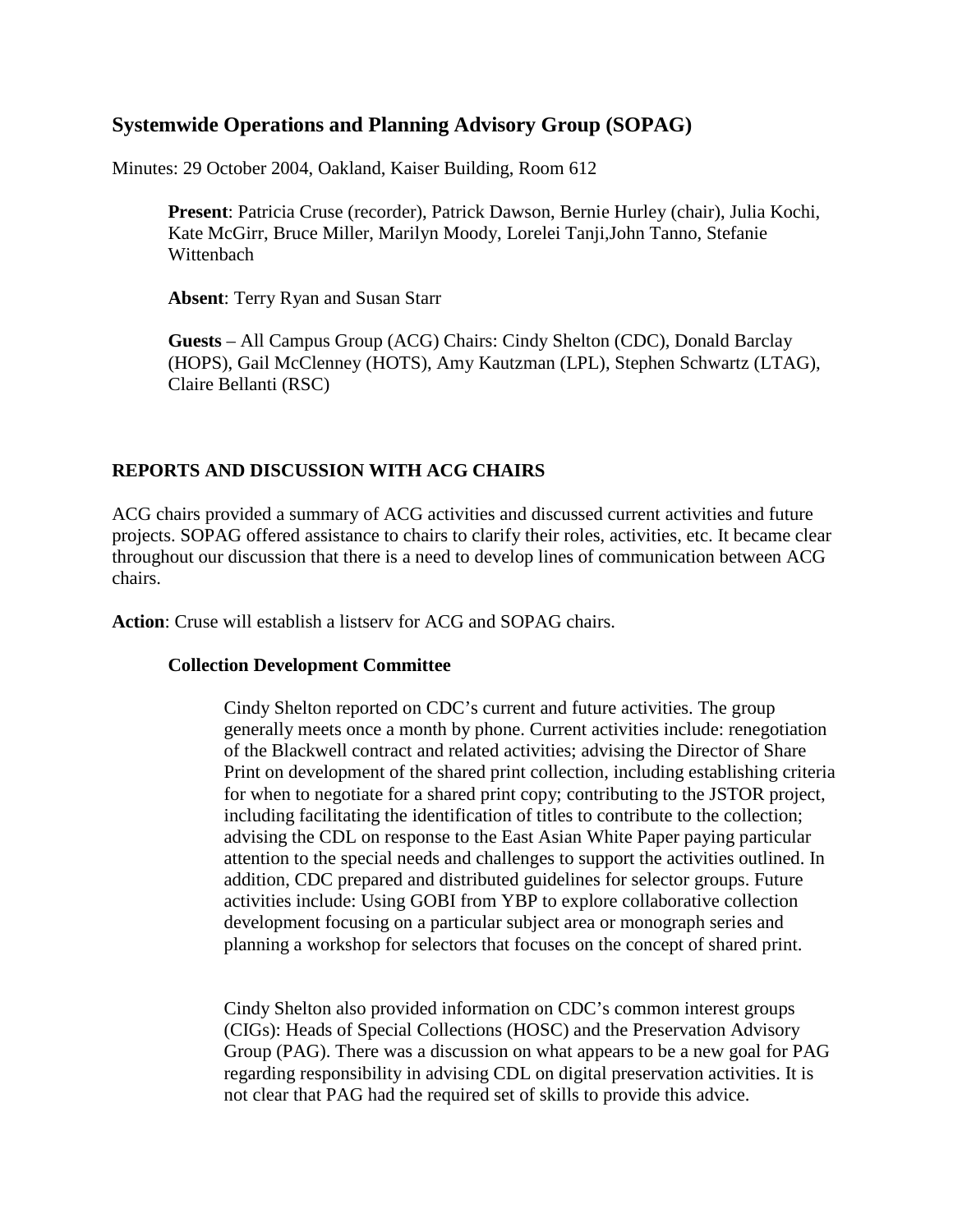**Action**: Shelton will query PAG to obtain a better understating of what areas they feel they can provide advice.

The UC Archivists Council (UCAC) did not submit a report to CDC. SOPAG suggested it may be possible to combine HOSC and UCAC, as there is considerable overlap between membership/

**Action**: Shelton will contact HOSC and UCAC to see if it is feasible to combine the two groups.

SOPAG expressed concern that there is confusion about the reporting of bibliographic groups, review of the collective list of recommendations from the annual call, and the role of CDC vs. JSC in working with the recommendations. A document describing the process is needed.

> **Action**: CDC will work with JSC to create a document that outlines the roles and responsibilities of each group, the interactions between the two groups, and the process for making decisions.

CDC proposed a modification of its charge to add the Director of Shared Print to its membership.

**Action**: SOPAG approved the new CDC charge

#### **Heads of Public Service**

Donald Barclay reported on HOPS' current and planned future activities. One of the primary roles of HOPS is to communicate and disseminate information that relates to public services. This activity consumes much of HOPS' time. This past year HOPS was involved with CDL on evaluating user interfaces for various services. A question was raised about HOPS involvement in UC-eLinks. There is a need to distribute and receive feedback from public service staff on UC-eLinks. There is also a need for HOPS to interact with other ACGs and CIGs about UCeLinks. Since UC-eLinks, as a "shared service," cuts across the activities and responsibilities of several groups there is a need to better understand how to support these types of services.

> **Action**: SOPAG recommends that Cruse consult with CDL colleagues on the specific feedback needed on UC-eLinks and report back to SOPAG.

There are three Common Interest Groups under HOPS: Digital Reference Common Interest Group, Information Literacy Common Interest Group, Webbased Services Common Interest Group. The Digital Reference CIG has been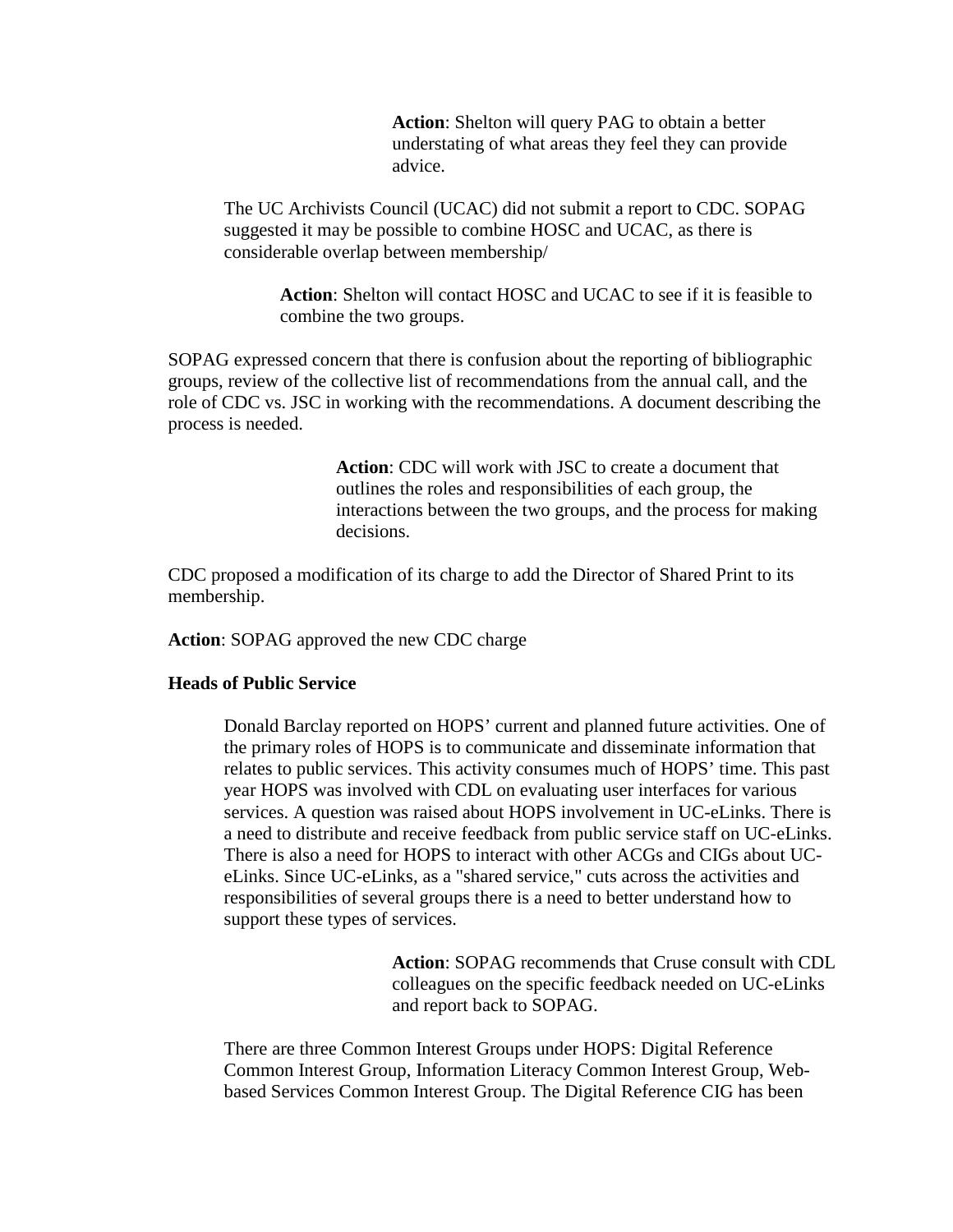active and is involved with a pilot project on shared digital reference. The Information Literacy CIG is very active and involved with information literacy issues. Even though the proposal was not funded by SOPAG, the group is still interested in holding an information literacy workshop and is looking for alternative sources of funding. If a source is found SOPAG will be alerted. The Web-based Services CIG is not active.

> **Action**: D. Barclay will formally thank and disband the Web-based Services CIG. The listserv will continue to be available, as long as it's active.

#### **Heads of Technical Services**

Gail McClenney reported on HOTS' current and future activities. There are several issues on the horizon that will benefit from all campus input. Gail outlined future activities that include analyzing Melvyl and develop a better understanding how the campuses use and benefit from the system. For example – do campuses do things differently and is there a way to work collectively to be more efficient and produce better results. HOTS will also look at the Shared Cataloging Program and how the campuses are utilizing the program. Specifically HOTS would like to look at the benefits of SCP and how the SCP benefits the campuses individually and collectively. In all HOTS is ready and willing to look at things from a technical processing standpoint and advise as appropriate. HOTS proposed modifying their charge to position them as a more proactive group.

**Action:** SOPAG approved the new charge.

#### **Library Privacy Liaisons (LPL)**

Amy Kautzman provided an overview of LPL's current and future activities. Generally the group deals with two or three major issues a year. This past year LPL was successful in establishing a privacy page specifically for the UC Libraries and performing a privacy audit on all UC Libraries but Merced. This year LPL will be consumed with "Review the University Records Management Disposition Schedule to determine what library records are currently covered in the schedule and what library records should be included which are not in the schedule." Kautzman indicated that she would need to consult with each campus to complete the "Review". RSC offered to help the communication effort. Kautzman will consult with RSC.

#### **Library Technology Adv. Group (LTAG)**

Stephen Schwartz provided an overview of LTAG's current and future activities. This past year LTAG completed investigations on content management systems, the PID server and web-conferencing systems. SOPAG requested that LTAG monitor possible solutions for making conference calls more productive.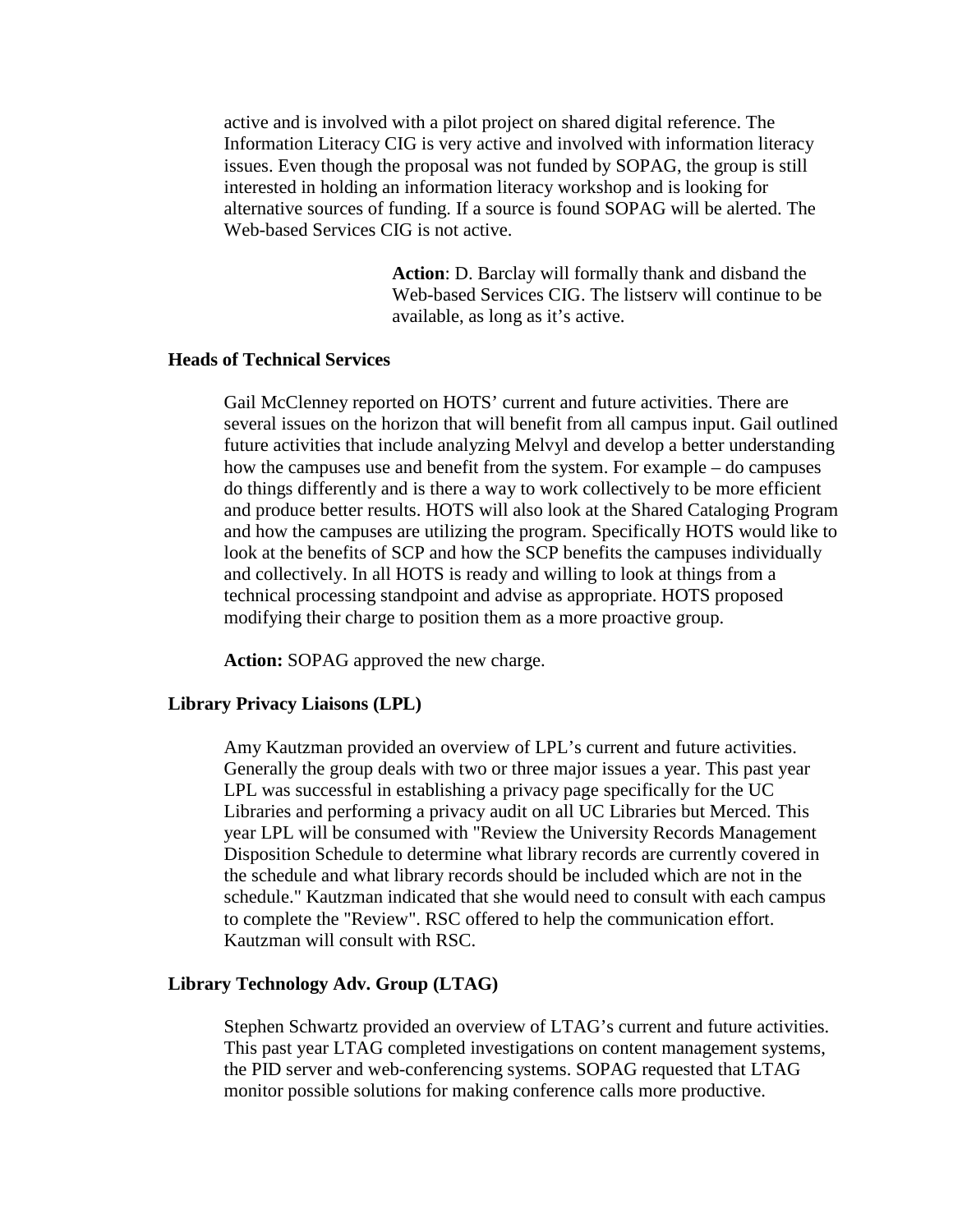#### **Resource Sharing Committee (RSC)**

Claire Bellanti provided an overview of RSC's current and future activities. This has been a very active year for RSC. One of their major activities has been implementing the consortial borrowing system. All campuses are currently using VDX to lend to other campuses. Some (but not all) are using it for borrowing. A VDX task force was established, which effectively engaged staff that is primary involved with VDX activities. RSC is also reviewing campus ILL periods with the goal of lengthening lending periods.

## **SOPAG AGENDA ITEMS**

#### **1. Task Force on Visual Resources-Next Steps**

Hurley drafted a letter to the ULs on visual resources. Hurley met with P. Brantley, L. Farley, and R. Chandler to discuss the draft letter. Based on feedback from the group Hurley will revise the letter and emphasize SOPAG's desire to assist CDL in developing and assessing production services.

**Action:** Hurley will revise letter and send to SOPAG for review.

#### **2. SOPAG Electronic Resource Management System Task Force**

Hurley, the chair of the task force, provided a verbal report to the group. The task force has completed the evaluation of existing resource management systems. A report will be forthcoming in the next couple of weeks that will recommend: the development of an RFP, the cleanup of the CDL MIS database, and the addition of Terry Vrable to the task force.

**Action**: SOPAG approved the addition of T. Vrable.

### **3.0 All Campus Groups – Update**

### **3.1 CDC**

### **3.1.1 Principles for acquiring and licensing information in digital formats**

The group discussed the "Principles" document and clarified that the document is intended for external use. SOPAG had previously requested changes to the document, which were made. A question was raised if similar documentation exists for internal (more detailed in character) consumption on licensing principles. CDC members indicated that such documentation exists. A recommendation was made to draw together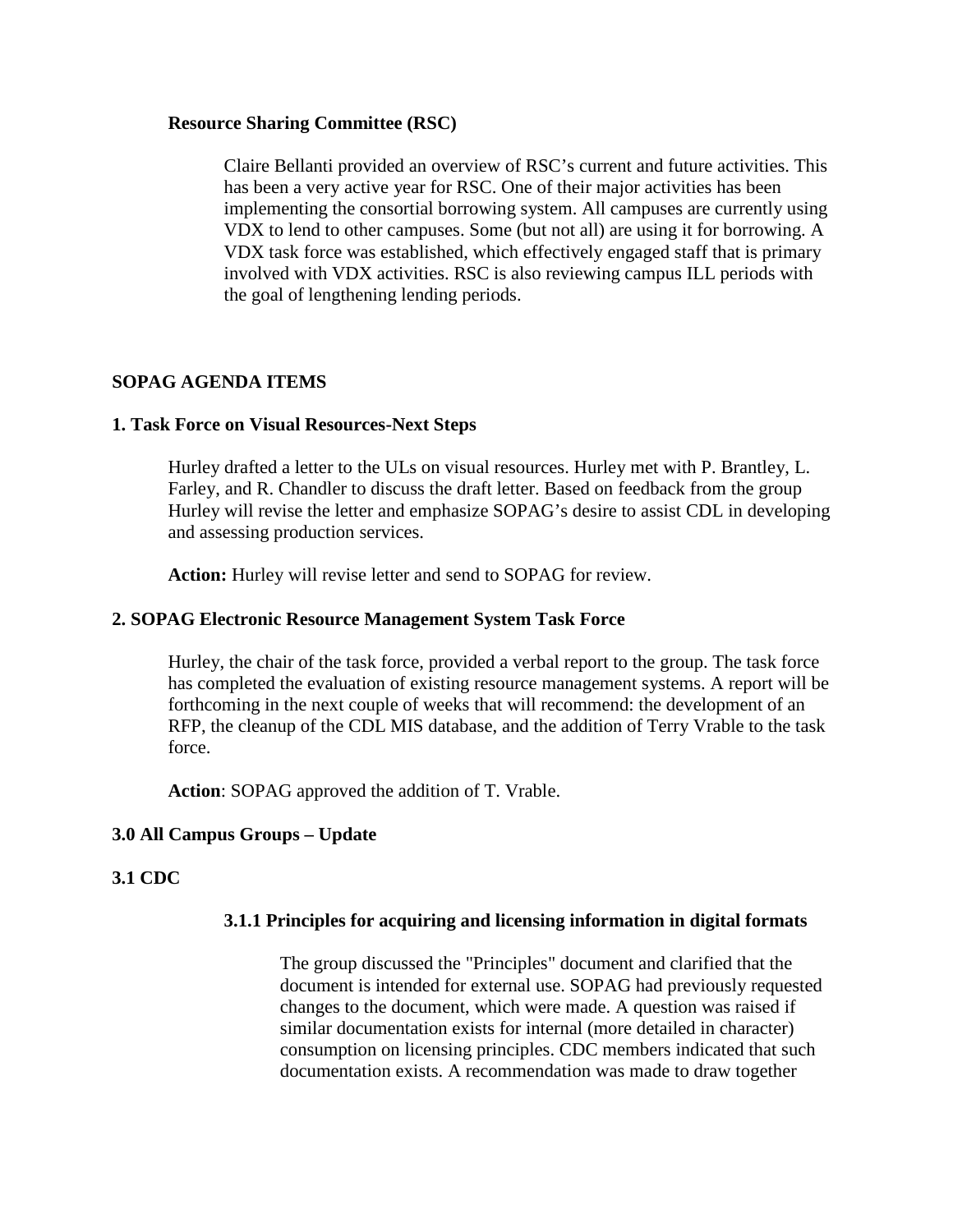information on licensing principles for both external and internal audiences.

> **Action:** SOPAG approved the document and it will be transmitted to the ULs.

**Action:** CDC will gather the appropriate licensing information for internal and external users and make it available on its website.

## **3.1.2 Guidelines for Managing the Elsevier SDOL (ScienceDirect Online) Contract**

CDC has formulated guidelines that are designed to contain the cost of the SDOL contract. The guidelines were informed by the Elsevier negotiation. In addition there is a timeline and procedures document that provides information on how the selector groups will be involved. SOPAG recommends appending the timeline and procedures to the document.

> **Action**: SOPAG approved the document and it will be transmitted to the ULs.

### **3.2 HOPS – No items for discussion**

### **3.3. HOTS**

### **3.3.1. HOTS' Suggestion re the Expansion of SCP Responsibilities**

SOPAG endorsed and sent to B. French suggestions on the expansion of SCP responsibilities. French and Kushigian (Shared Print) responded that there are a number of logistics to consider. It should be clarified that the SCP is for shared purchases not for shared collections. SCP is willing to consider an expansion of responsibilities but will need more information. HOTS will work directly with Kushigian and provide suggestions for items that are beyond SCP's traditional purview.

### **3.3.2 HOTS proposal for classification of SCP Electronic Monographs –**

SOPAG endorsed and sent to B. French a proposal for the classification of electronic monographs. This is an item for the SCP advisory committee to consider. SOPAG recommends that B. Miller take the proposal to the advisory committee. The advisory committee will need to develop a process to respond to proposals.

**Action:** Miller will take the proposal to the SCP Advisory Committee.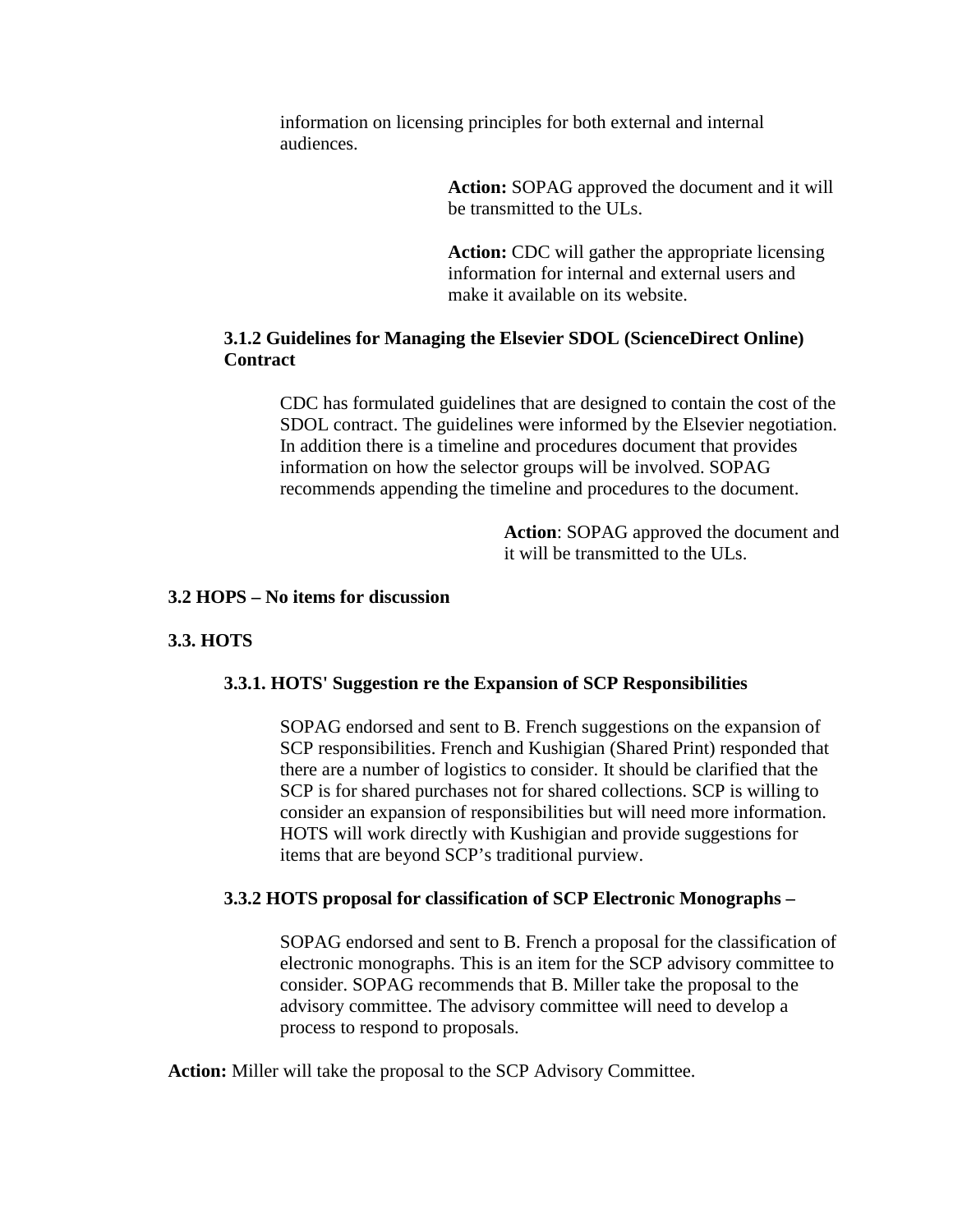#### **3.4. LPL** - No items for discussion

### **3.5. LTAG (Terry)—UC Library Software**

LTAG has established a site to share UC developed software.

**3.6 RSC** – proposal for message to users who get caught in UC e-links.

Claire Bellanti provided a proposal for a UC-eLinks user message.

**Action:** SOPAG approved, but recommended that RSC work with HOPS on message content.

### **3.6.1. Interlibrary Loan of Media (John) - No items for discussion**

#### **3.7. Scheduling Next Year's SOPAG Meetings**

**Action:** The group agreed to the following meeting dates:

January 21, 2005 February 25, 2005 (conference call 1-4) March 18, 2005 April 22, 2005 May 5 and 6, 2005 – Los Angeles (ULs/SOPAG joint meeting) June 10, 2005 July 15, 2005

### **4. Report on CDL Related Items**

#### **4.1. CBS/Request/Desktop Delivery--Update**

Cruse shared via email prior to the meeting (21 Oct 2004) current VDX status report, which included:

- o a replacement for Jennifer Lee has been found to provide CDL VDX implementation assistance to the campuses; an announcement will be made about this in early November (the details are not firm yet).
- o The VDX Team is meeting bi-weekly, and has had 3 meetings thus far. They are proving invaluable in consensus building and decision making relating to VDX!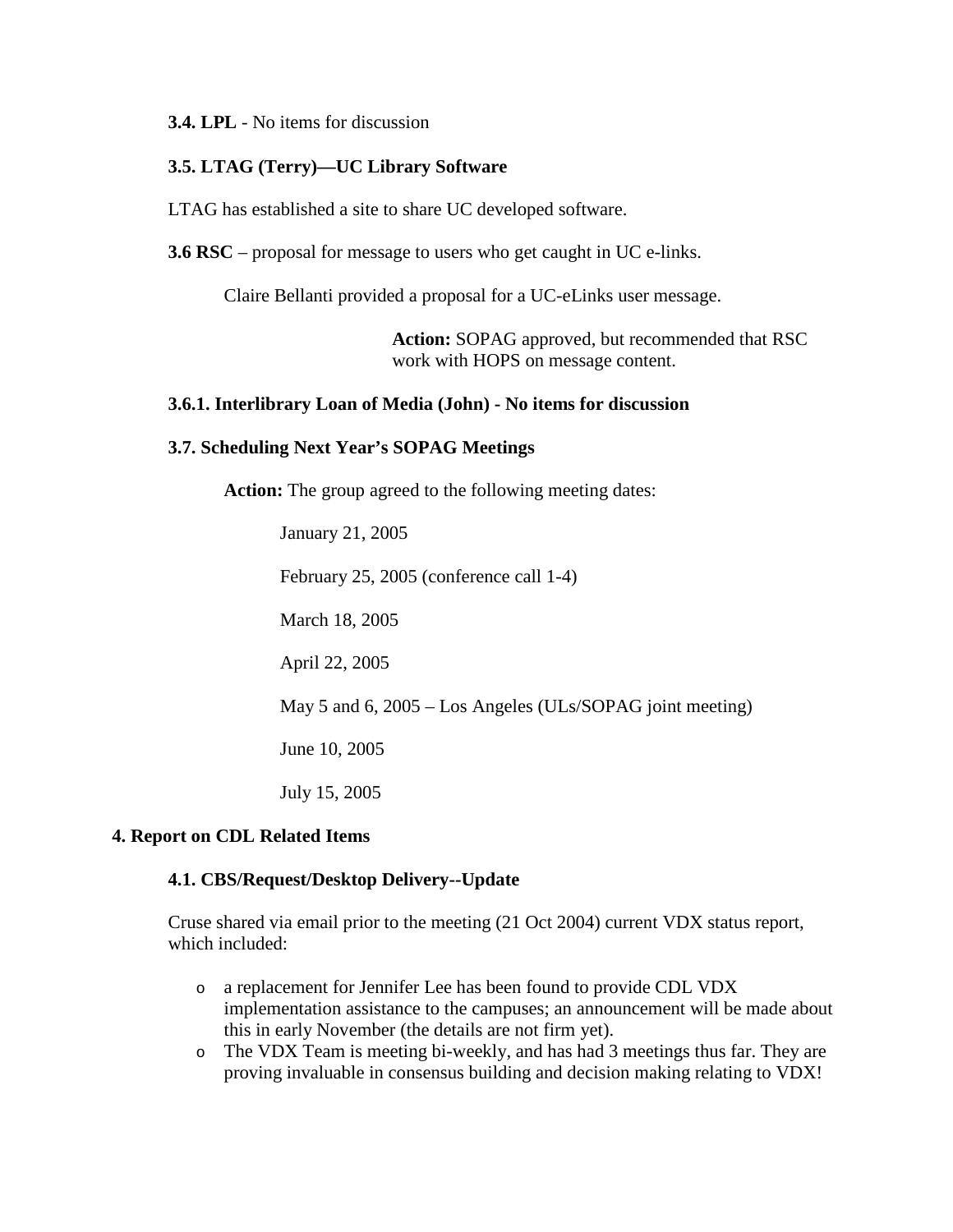- o The public interface to VDX is now available; UCSC has a small group of patrons that they are trying it out on.
- o A trainer from Fretwell-Downing spent 2 days at the CDL helping us work through configuration issues and problems, and this was extremely useful.
- o Version 2.7.3 is now in test and is being evaluated.
- o There are currently 5 campuses doing borrowing through VDX.

# **4.2. MELVYL—Update**

### **4.2.1. Uniform Title Sort & Display in MELVYL-Update**

The Melvyl team is actively working on the UT sort, trying to resolve some anomalies, and hope to shortly be able to invite the music and lit bibliographers to review it and provide feedback.

### **4.2.2. Melvyl Survey**

Melvyl has been in production for over a year now. Staff has had a chance to work with it themselves, teach it in classes and across public service desks. The CDL has received hundreds of feedback messages via the Melvyl feedback link, had conversations with campus staff, and has integrated some of the suggestions for changes our users have requested.

Beginning later this month, the CDL will be conducting a brief survey of library staff with the aim of measuring Melvyl user satisfaction, surfacing issues that haven't yet been voiced, and creating a basis from which to measure future satisfaction, as we conduct Melvyl surveys on a regular, periodic basis.

The URL for the online survey will be distributed via Users Council <http://websurveyor.net/wsb.dll/2734/melvyl\_survey2004.htm> and will be available through November 19.

### **4.3 Shared Services Project Update**

Cruse provided a brief description of shared services at the CDL. A document was distributed that outlines the "Current Issues in Implementation of Shared Services." These issues are the product of feedback and information gathered at the May and June 2004 CDL sponsored workshops and the September  $27<sup>th</sup>$ presentation to the University Librarians. Cruse also provided an overview of the current state of development of the UC Libraries Preservation Program and the Digital Preservation Repository (DPR). The DPR is currently in an internal test phase, which will last through December 2004. This phase will test the digital preservation repository's infrastructure by depositing content, evaluating systems, and making refinements. During this period, training and needs assessment will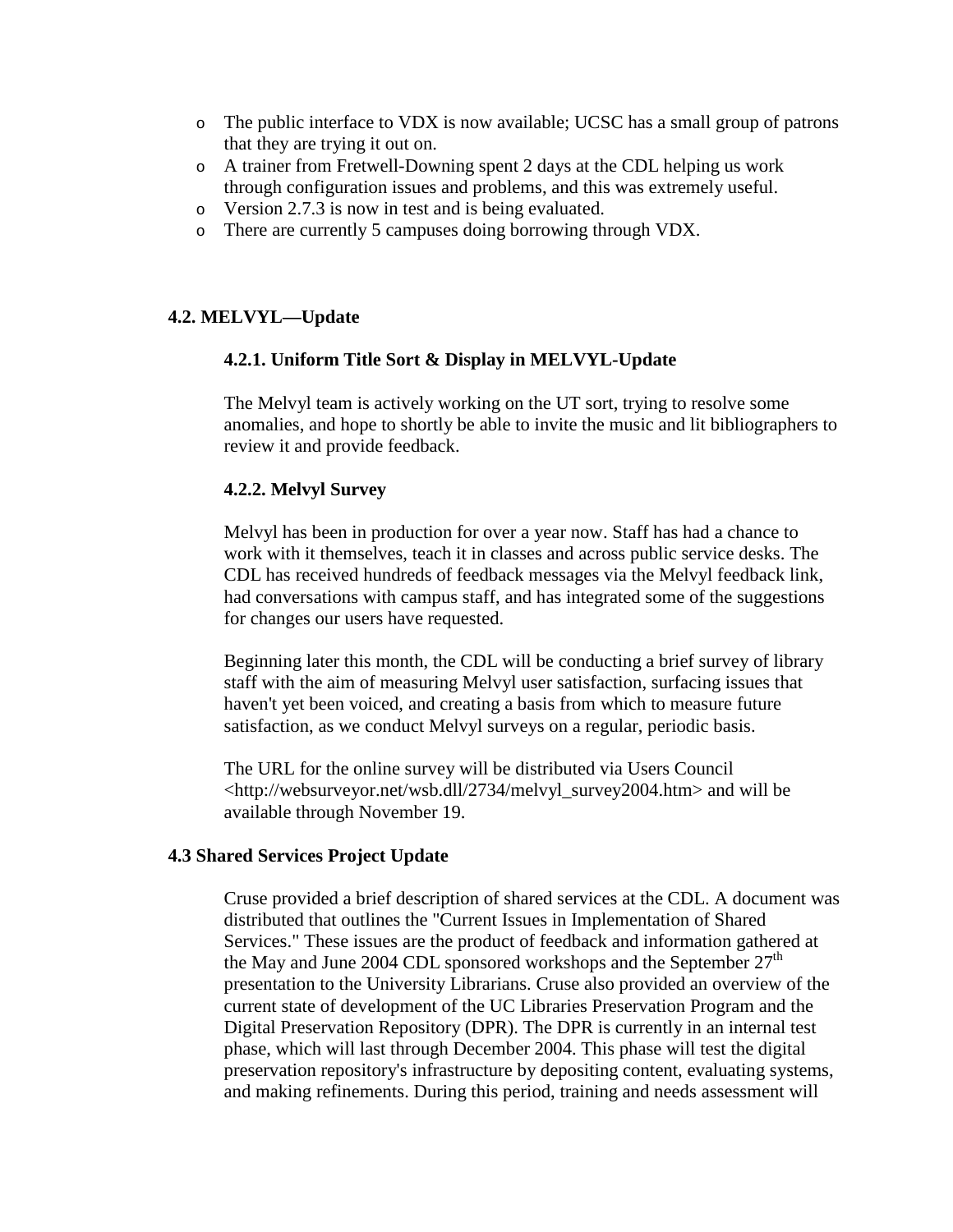take place for all 10 campuses. In January, four pilot campuses will begin using the digital preservation repository as a test phase while training and needs assessment continue. The full rollout of the digital preservation repository to all campuses commences in March 2005. Cruse requested a contact(s) on each campus to begin the DPR assessment activities.

> **Action:** SOPAG members should send Cruse names of campus representatives for the digital preservation program.

## **5.0 Systemwide Library Planning** - No Items for Discussion

#### **6. Shared Collections—Government Information—Update (Marilyn)**

Tanno updated the group on a meeting held at the CSL in September to discuss CSL's role in serving as the backup for print government information in lieu of UC developing its own shared print collection. Overall it was a productive meeting but there was a mutual recognition that the California State Library could not serve as the "Collection of Last Resort" because it has a different mission – that is to provide a circulating collection.

> **Action**: Minutes of the meeting were provided and Tanno will send out an electronic version to SOPAG

#### **6.1. Government Information Workshop--Update**

Moody provided an overview of the workshop and stated that the she received positive feedback from those that attended. The workshop-planning group will digest the information generated at the workshop and provide a formal report to SOPAG.

## **6.2. Proposal to Develop Digitization Centers at the RLF's for Government Information and Other Shared Print Collections**

### **6.2.1. Investigation of a High Volume Digitization Infrastructure**

The high volume digitization investigation came out of a discussion related to government information at the May 2004 UL/SOPAG joint meeting. SOPAG requested CDC's assistance in identifying a specific set of material that would test the viability of contracting out materials for digitization. Bruce Miller shared information about Merced's involvement in the Million Books Project and the possible synergies between it and a test of high-volume digitization.

> **Action**: CDC will assist SOPAG in identifying materials that will test the viability of contracting services for high